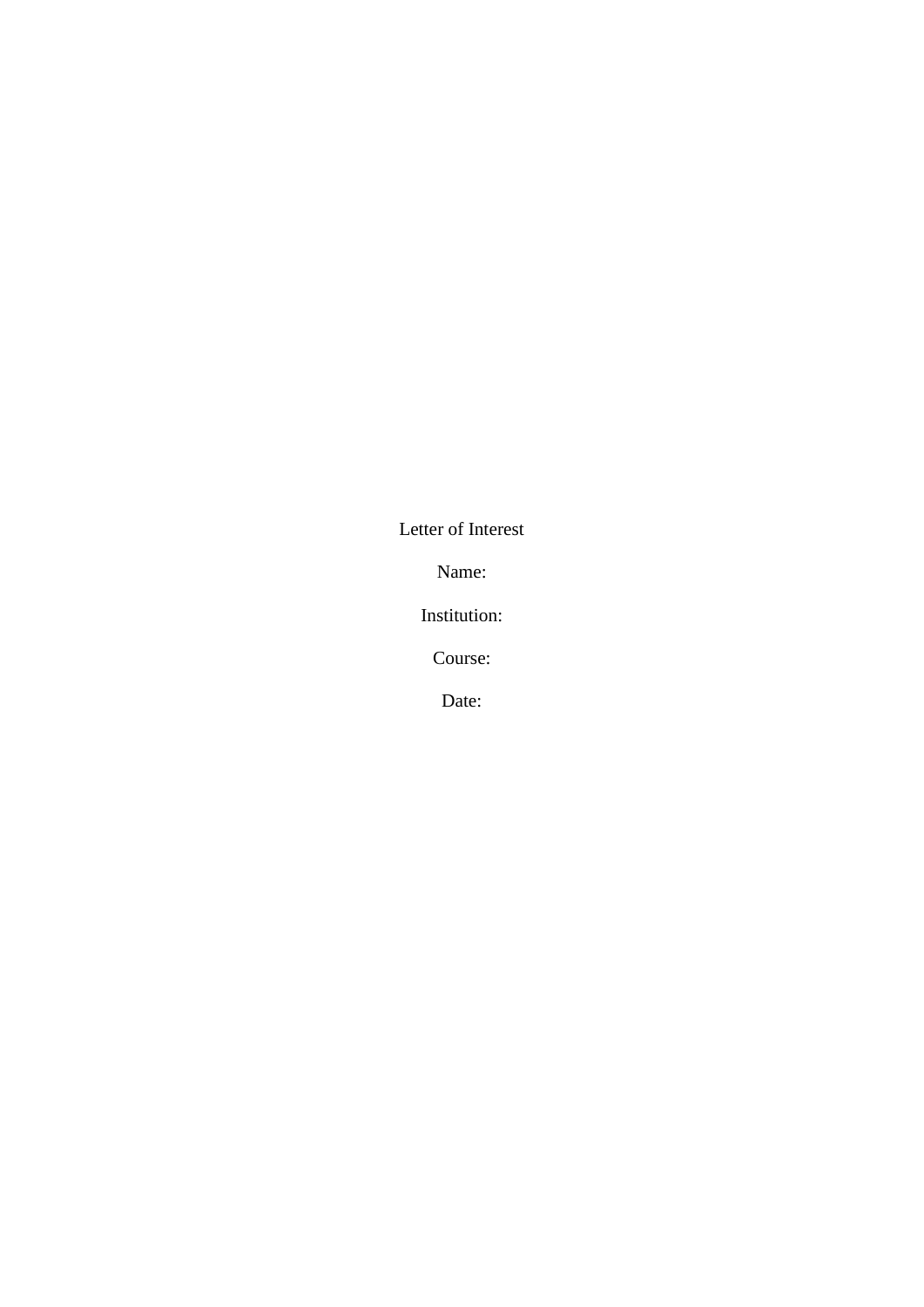Name Name, Address. 1(123) 456-7890, 1(123) 456-7890 email@hotmail.com **Date** 

The Admission Committee, **XXXX** University, Canada

I have always been passionate about mechanical engineering and have never allowed challenges to kill this passion. Having had to undergo brain surgery during 2013, the year I was to start my degree program, never made me lose hope in life. My strong-willed attitude made me get back to university and handle the practical engineering tasks even before attaining full recovery. Being a brain surgery survivor who had undergone immobility challenges, it made me map out and build devices to help the disabled. I was also able to come up with different university projects and company maintenance strategies that suited the specifications of various companies.

I pursued my undergraduate degree course in mechanical engineering at The University of the **XXXX**, where I graduated with Honors. After graduating from university, I have managed to gain a wide range of experience ranging from engineering, research, teaching, and information technology. My hard work and diligence have made me achieve various accreditations and certifications. Working as an engineer at different levels has equipped me with remarkable skills, which include the development of trend lines for improved maintenance, making plan designs, and also repair and maintenance of various equipment. Using my knowledge and expertise, I have managed to come up with several devices, which include the 3D printed assistive devices, for which I featured in a newspaper article dated 5th November 2018 of the Guardian and **XXXX** papers. I have worked as a research assistant and handled projects involving designing devices. I managed to design the **XXXX**, an Indian musical instrument, using Solid Works. I am a very determined and strong-willed person who ensures to accomplish everything I set out to do, and because of this, I will ensure that I excel in the master's program if awarded the chance

I have chosen to apply for the master's program in your institution because of the high reputation and worldly scholarly excellence that the institution possesses. The institution offers specialized studies in mechanical designs, 3D modelling, structural dynamics, and Computer-Aided Designs, of which I am passionate about. Furthermore, the institution has remarkable research facilities, which include the mechanical testing research laboratory, mechatronics, and research laboratories equipped with up to date facilities to facilitate research efficiently.

The program adequately serves my academic and research interests and will equip me with dynamic skills and expertise in the mechanical engineering field and further expand my knowledge, thus making me a sought-after professional engineer. I share similar research interests with Prof. **XXXX** in mechatronics and motion control systems alongside Prof. **XXXX** in CAD for modeling and simulation of medical equipment. I would greatly love to widen my knowledge in these areas as I make significant contributions to the department. Getting admitted to the institution will be a remarkable achievement for me as I have always wanted to add to my mechanical engineering body of knowledge and, most importantly, get to achieve this through studying at **XXXX** University. My short-term career goals include taking my engineering knowledge a notch higher and further improving my skills in design making, building, repair, and maintenance of equipment and machines. Achieving this will